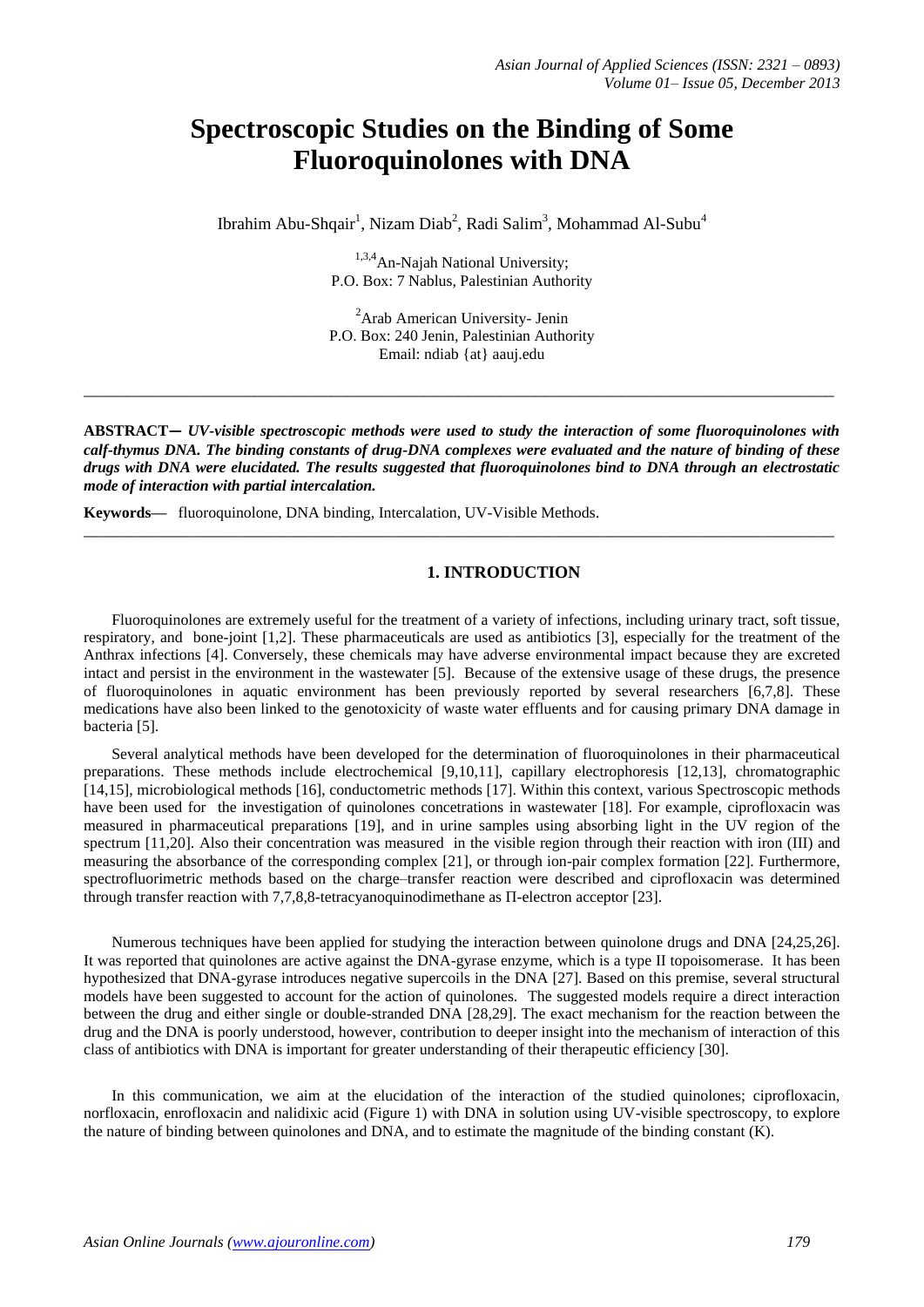*Asian Journal of Applied Sciences (ISSN: 2321 – 0893) Volume 01– Issue 05, December 2013*



**Figure 1**: The chemical Structure of: (1) Ciprofloxacin (2) Norfloxacin (3) Enrofloxacin (4) Nalidixic acid

# **2. EXPERIMENTAL**

## **2.1 Reagents and Solutions**

Calf thymus DNA (sodium salt type 1), was purchased from Sigma and was used, as received, without further purification. Solutions of DNA gave ratios of UV absorbance at 260 and 280 nm  $(A_{260}/A_{280})$  of 1.8 – 1.9, indicating that DNA was sufficiently free from protein. The concentration of DNA solution expressed in M of nucleotide phosphate (NP), was determined by UV absorbance at 260 nm using molar extinction coefficient (ε) of 6600 cm<sup>-1</sup>M<sup>-1</sup>.

Ciprofloxacin hydrochloride, norfloxacin, enrofloxacin and nalidixic acid were obtained from Sigma. Stock solutions of  $1x10^{-3}$  M were prepared by dissolving the appropriate amount of the drugs with 1 mL of 0.1M glacial acetic acid and then diluting to the mark of 10 mL volumetric flask with distilled water. The solutions were kept at  $4.0^{\circ}$ C and used within one week.

#### **2.2 Instrumentation**

UV-visible spectra were obtained using Shimadzu UV-VIS-NIR Scanning Spectrophotometer, model UV3101PC. The pH measurements were carried out using HANNA pH meter model HI 8424.

#### **2.3 Methodology**

The desired concentration of the drugs( $1.0x10^{-5}$  M) were prepared by placing 100 $\mu$ L of the stock ( $1x10^{-3}$  M) drug solution into 10.0 mL volumetric flask. Different volumes (100, 200, 300, 400 and 500  $\mu$ L) of 10<sup>-3</sup>  $\mu$ M stock dsDNA solution were added to achieve various concentrations (10-50 µM) of DNA. The volume was then reconstituted to 10.0 mL with acetate buffer solution. The absorption spectra were recorded in 1 cm optical path length quartz cell.

#### **3. RESULTS AND DISCUSSION**

The interaction of ciprofloxacin (CIP), norfloxacin (NOR), enrofloxacin (ENR), and nalidixic acid (NAL) with dsDNA in solution was studied by UV-visible spectroscopy. For example, Figure 2 shows the absorption spectra of the ciprofloxacin drug in the absence and in the presence of various concentrations of dsDNA at pH 5 acetate buffer solution. A continuous decrease in the absorbance maxima of the four drugs was observed with the gradual increase in the concentration of DNA in solution. This hypochromic effect is probably due to the interaction between the electronic states of the intercalating drug chromophores and those of the DNA bases [31]. The strength of this electronic interaction is expected to decrease as the distance of separation between the chromophore and DNA bases increases [32]. The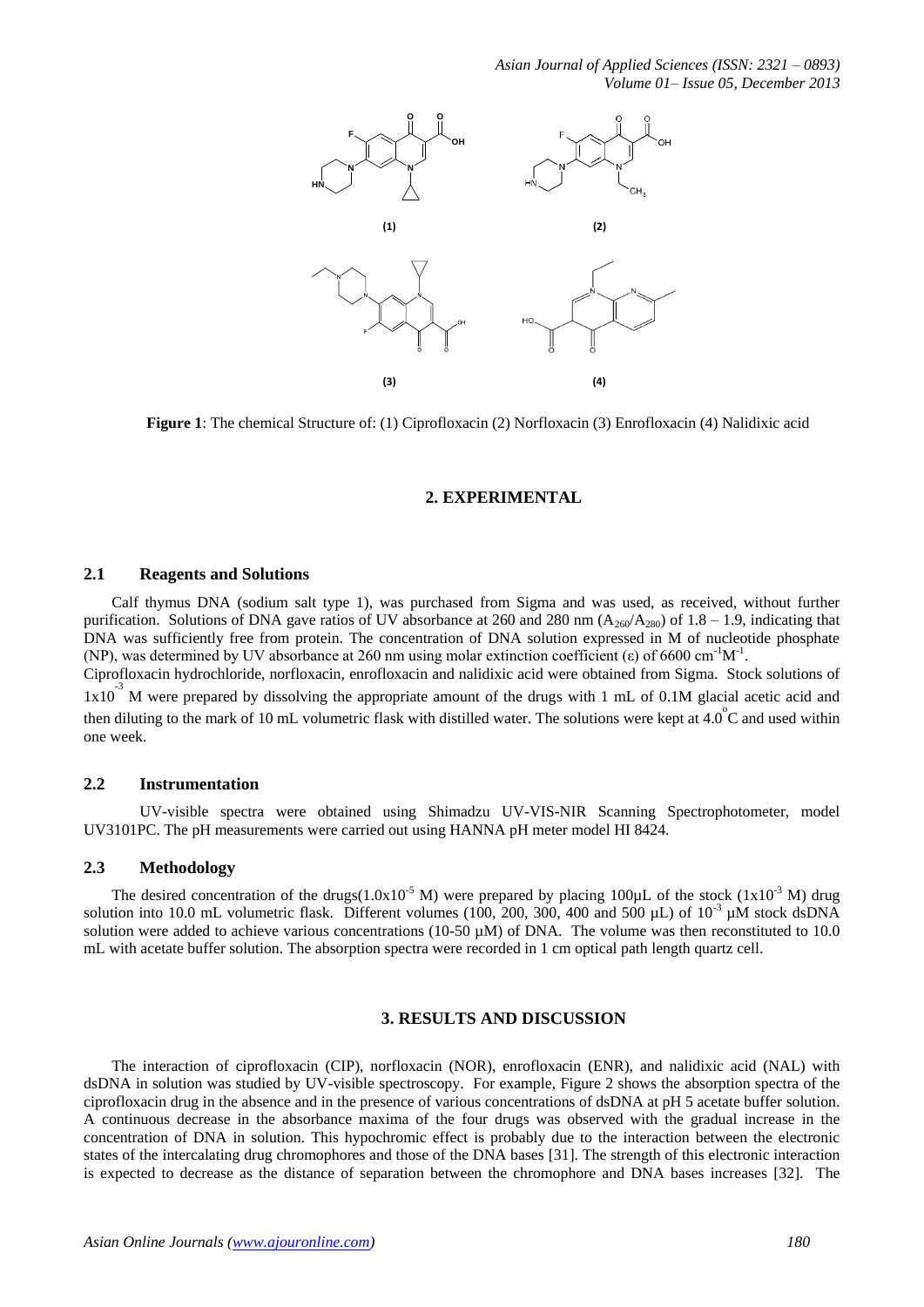apparent hypochromism observed suggests a close proximity of the quinolone chromophores to the DNA bases. In addition, a small red shift was observed for the maxima of the drugs with the addition of DNA. This is explained by assuming that the drugs might slide into the base pairs of DNA upon binding, and thus preventing the formation of hydrogen bonding with the solvent water molecules. The hypochromic effect and the red shift in UV-visible spectra upon binding to DNA are considered as indications of an intercalating mode of interaction [33].



**Figure 2**: UV/Vis absorption

spectra of acetate buffer solution (pH 5) containing  $10 \mu M$  CIP in the presence of DNA ( $\mu$ M): (a) 0.00; (b) 10.0; (c) 20.0; (d) 30.0; (e) 40.0; (f) 50.0.

Based on variations in absorption spectra of the studied drug upon binding to DNA, the binding constant, K, was calculated from the equation [34]:

$$
A_0/(A-A_0) = \varepsilon_G/(\varepsilon_{H-G} - \varepsilon_G) + \varepsilon_G/(\varepsilon_{H-G} - \varepsilon_G) \times 1/K[DNA]
$$
 (1)

Where:

A<sub>o</sub>: Absorbance of drug in the absence of DNA.

A: Absorbance of drug in the presence of DNA.

ε G : Absorption coefficient of drug.

ε H-G : Absorption coefficient of drug-DNA complex.

Using absorbance data extracted from the absorption spectra for the studied quinolones and from the Table 1, the plots of  $A_{\nu}(A-A_{\nu})$  versus 1/[DNA] were linear as shown in Figure 3. From the slopes and the intercepts of the straight lines obtained, the values of the binding constants were calculated and tabulated in Table 1. The values of K obtained indicate that these drugs have certain affinities toward DNA.

**Table 1:** Binding constant (K) values for the interaction of quinolones with DNA

|                           | ΓD   | ۱D |    |  |
|---------------------------|------|----|----|--|
| -- 1<br>$\mathbf{v}$<br>к | v.JJ | O  | К, |  |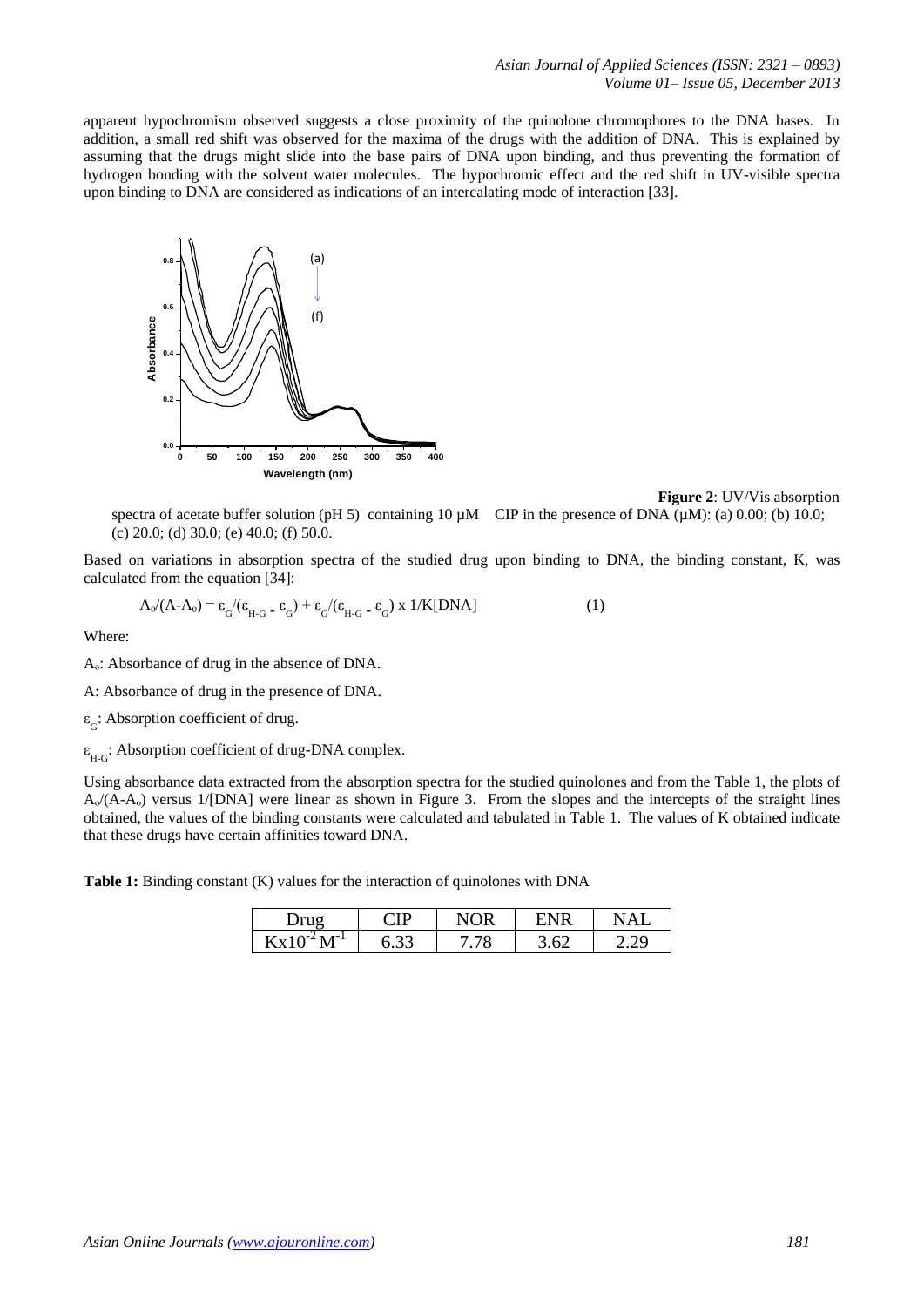

**Figure 3:** Plot of Ao/(A-Ao) vs. 1/[DNA], [quinolone]  $= 5 \times 10^{-6}$ M in acetate buffer solution pH=5, containing [DNA] 10.0-40.0µM

The results in Table 1 reveal that norfloxacin and ciprofloxacin have higher binding constant values than those of enrofloxacin and nalidixic acid. The CIP and NOR quinolones differs only in the substituent (cyclopropyl versus ethyl) at the nitrogen atom of the aromatic heterocyclic ring.

The fact that ciprofloxacin and norfloxacin have comparable binding constant values suggests that the piperazine ring plays an important role in binding to DNA. This explains the small K value of nalidixic acid. The smaller K value of enrofloxacin compared to that of ciprofloxacin and norfloxacin, may be explained by the increased steric hindrance of the ethyl group at the outer nitrogen  $(N_6)$  of the piperazine ring in enrofloxacin compared to hydrogen atom in ciprofloxacin and norfloxacin (Figure 4).



Figure 4: The chemical structure shows the effect of the substituents at nitrogen  $(N_6)$  of the piperazine ring.

In addition, the absence of the hydrogen atom of the outer nitrogen  $(N_6)$  of the piperazine ring prevents the formation of a hydrogen bonding between enrofloxacin and DNA. Both factors are expected to weaken the binding of enrofloxacin to DNA, and hence, a smaller K value is obtained. However, larger values of K (ca  $10^4$ - $10^5$  M<sup>-1</sup>) were obtained for molecules that bind strongly to DNA such as antitumor drugs [35,36]. These results show ciprofloxacin has the properties of an intercalative binder that are agreed with UV–melting curves and fluorescence emission spectra that it has at least two different binding modes; a non-specific binding to DNA molecules, which is electrostatically driven, and a specific non-electrostatically controlled binding [37].

# **4. CONCLUSIONS**

The binding between the studied quinolones and dsDNA does exist. This can be deduced from obtained values of the binding constant (K). Despite the small values of the binding constants for the quinolone-DNA complexes compared to others, typical intercalators shows the interaction is favored in non-intercalative or partial intercalative, that is supported by the hypochromic effect and the red shift in the absorbance maxima of the studied drugs, upon binding to dsDNA. And it is concluded that electrostatic interaction with partial intercalation is the most probable mode of interaction between the studied quinolones and dsDNA.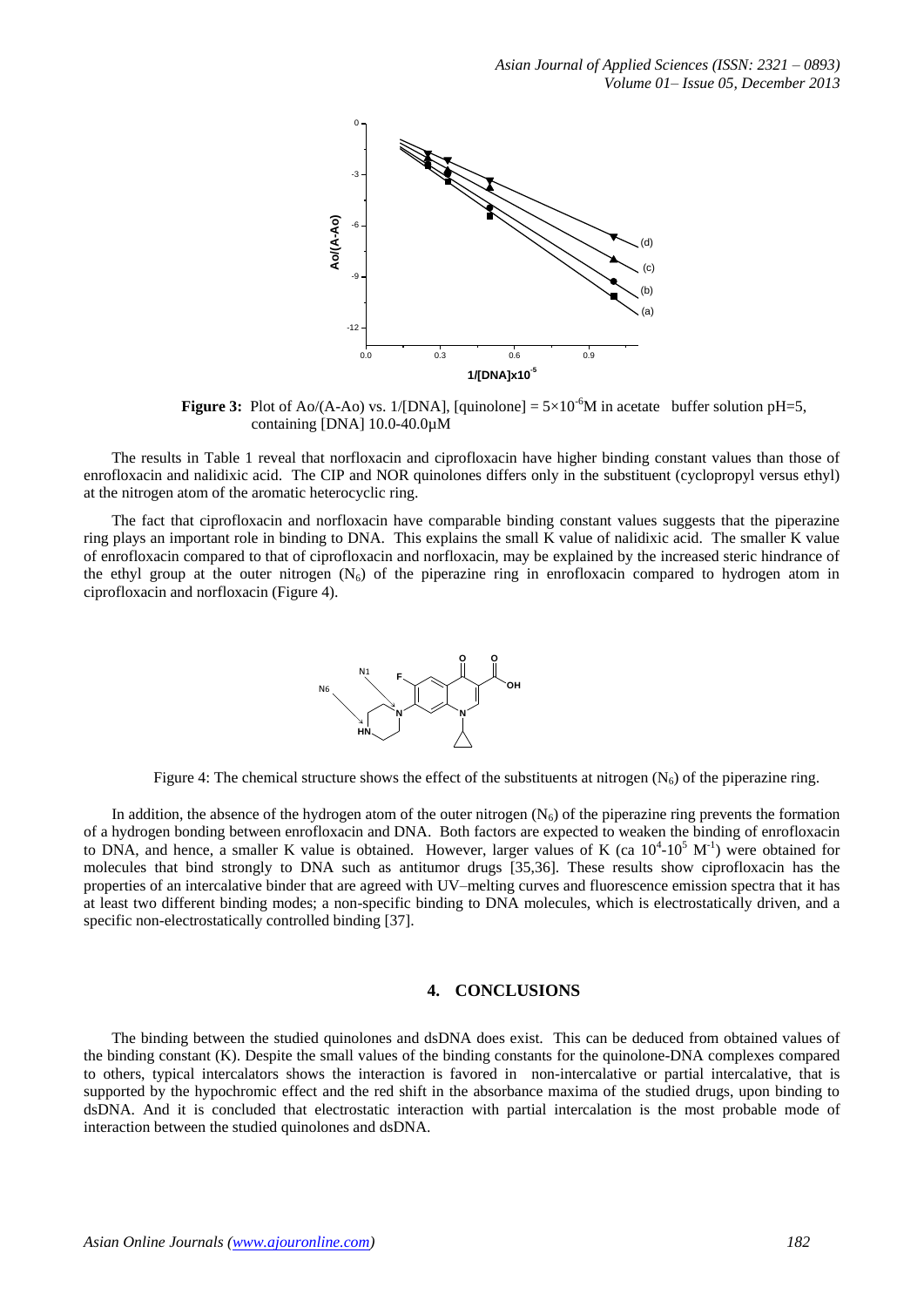#### **5. REFERENCES**

- [1] J.E.F. Reynolds (Ed.), Martindale, The Extra Pharmacopeia, 30th ed., The Pharmaceutical Press, London, 1993, pp145-147.
- [2] H.C. Neu, Resistance of ciprofloxacin appearing during therapy, Am. J. Med. 87(1989) 28-31.

**.** 

- [3] S.L. Gorbach, K.W. Nelson, in: A. P. R. Wilson, R. N. Gruneberg (Eds.), Ciprofloxacin: 10 Years of Clinical Experience, Maxim Medical, Oxford, 1997.
- [4] A.A.J. Torriero, E. Salinas, J. Raba, J.J. Silber, Sensitive determination of ciprofloxacin and norfloxacin in biological fluids using an enzymatic rotating biosensor, Biosens. Bioelectron. 22 (2006) 109-115.
- [5] A. Hartmann, A. Alder, T. Koller, R. M. Widmer, Identification of fluoroquinolone antibiotics as the main source of umuC genotoxicity in native hospital wastewater, Environ. Toxicol. Chem. 17 (1998) 377-382.
- [6] E.M. Golet, A.C. Alder, W. Giger, Environmental exposure and risk assessment of fluoroquinolone antibacterial agents in wastewater and river water of the Glatt Valley watershed, Switzerland, Environ. Sci. Technol., 36 (2002) 3645-3651.
- [7] D.W. Kolpin, E.T. Furlong, M.T. Meyer, E.M. Thurman, S.D. Zaugg, L.B. Barber, H.T. Buxton, Pharmaceuticals, hormones, and other organic wastewater contaminants in U.S. streams, 1999 – 2000: A national reconnaissance', Environ Sci. Techno., 36 (2002) 1202-1211.
- [8] A. Hartmann, E. M. Golet, S. Gartiser, A.C. Alder, T. Koller , R.M. Widmer, Primary DNA damage but not mutagenicity correlates with ciprofloxacin concentrations in German hospital wastewater, Arch. Environ. Contam. Toxicol., 36 (1999) 115-119.
- [9] Y. Ni, Y. Wang, S. Kokot, Simultaneous determination of three fluoroquinolones by linear sweep stripping voltammetry with the aid of chemometrics, Talanta 69 (2006) 216-225.
- [10] P. Odea, A.C. Garcic, A.J.M. Ordieres, P.T. Blanco, M.R. Smyth, Comparison of adsorptive stripping voltammetry at mercury and carbon paste electrodes for the determination of ciprofloxacin in urine, Elecroanalysis 3 (1991) 337- 342.
- [11] L. Fotouhi, Z. Atoofi, M.M. Heravi, Interaction of ciprofloxacin with DNA studied by spectroscopy and voltammetry at MWCNT/DNA modified glassy carbon electrode, Talanta 103 (2013) 194-200.
- [12] L. Suntornsuk, Recent advances of capillary electrophoresis in pharmaceutical analysis, Analytical and Bioanalytical Chemistry 398 (2010) 29-52.
- [13] J.L. Beltran, E. Jimenez-Lozano, D. Barron, J. Barbosa, Determination of quinolone antimicrobial agents in strongly overlapped peaks from capillary electrophoresis using multivarient calibration methods, Anal. Chim. Acta 501 (2004) 137-141.
- [14] N.M. Kassab, A.K. Singh, E.R.M. Kedor-Hackmam, M.I.R.M. Santoro, Quantitative determination of ciprofloxacin and norfloxacin in pharmaceutical preparations by high performance liquid chromatography, Braz. J. Pharm. Scien. 41 (2005) 507-513.
- [15] S. Watabea, Y. Yokoyamaa, K. Nakazawaa, K. Shinozakia, R. Hiraokab, K. Takeshitab, Y. Suzukib, Simultaneous measurement of pazufloxacin, ciprofloxacin, and levofloxacin in human serum by high-performance liquid chromatography with fluorescence detection, Journal of Chromatography B 878 (2010) 1555-1561.
- [16] A. Montero, R.L. Althaus, A. Molina, I. Berruga, M. P. Molina, Detection of antimicrobial agents by a specific microbiological method (Eclipse 100®) for ewe milk, Small Ruminant Research, 57 (2005) 229-237.
- [17] G.H. Ragab, A.S. Amin, Atomic absorption spectroscopic, conductometric and colorimetric methods for determination of fluoroquinolone antibiotics using ammonium reineckate ion-pair complex formation, Spectrochim. Acta A Mol Biomol. Spectrosc. 60 (2004) 973-978.
- [18] H. Salem, Spectrofluorimetric, Atomic Absorption Spectrometric and Spectrophotometric Determination of Some Fluoroquinolones, Am. J. Appl. Sci. 2 (2005) 719-729.
- [19] A.S. Saglik, D. Betul, Kinetic Spectrophotometric Determination of Ciprofloxacin in a Pharmaceutical Preparation, Journal of AOAC International 93 (2010) 510-515.